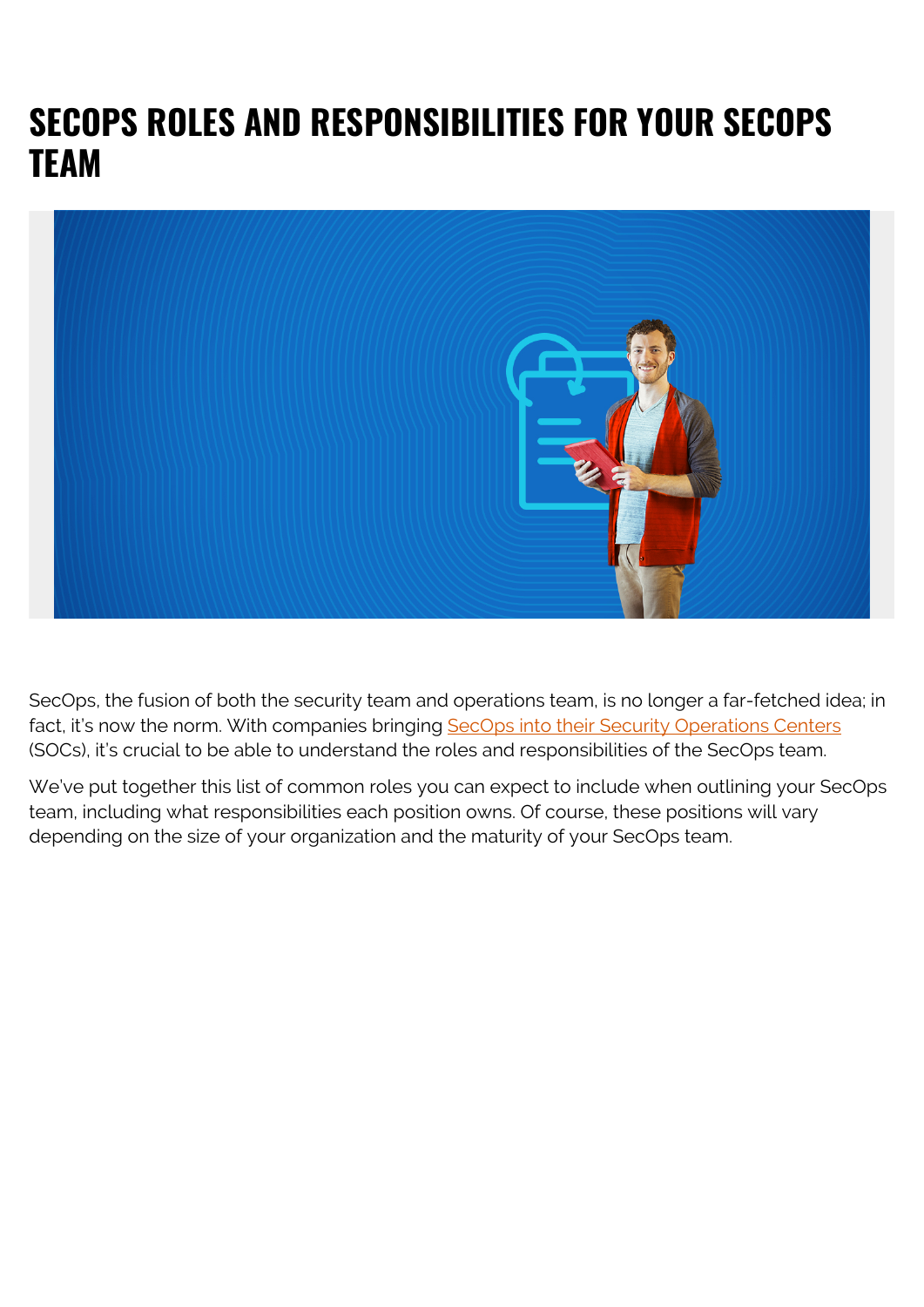

*(This article is part of our*

*[Security & Compliance Guide.](https://blogs.bmc.com/blogs/security-introduction/) Use the right-hand menu to navigate.)*

# **Chief Information Security Officer (CISO)**

One of the most crucial members of the SecOps team is the person who is responsible for defining the entire organization's security position. Whether this is the [CISO](https://blogs.bmc.com/blogs/ciso-chief-information-security-officer/) or the more general Chief Information Officer [\(CIO](https://blogs.bmc.com/blogs/cio-vs-cto-whats-the-difference/)), they should be the one who establishes the [security strategy and policies,](https://blogs.bmc.com/blogs/security-introduction/) as well as any procedures necessary to ensure the company's infrastructure and data is protected. This role might also include [compliance,](https://blogs.bmc.com/blogs/it-security-vs-it-compliance-whats-the-difference/) which requires additional policies, strategies, and procedures.

CISO responsibilities:

- Develop the entire security strategy
- Communicate interests and activities to the C-suite
- Oversee any compliance needs
- Ensure security strategy covers [prevention](https://blogs.bmc.com/blogs/ids-intrusion-detection-vs-ips-intrusion-prevention-systems/) along with detection and response
- Deeply know and understand [the threat landscape](https://blogs.bmc.com/blogs/threat-modeling/)

# **Security Manager**

No matter the official title, often the Security Manager but not always, this individual oversees the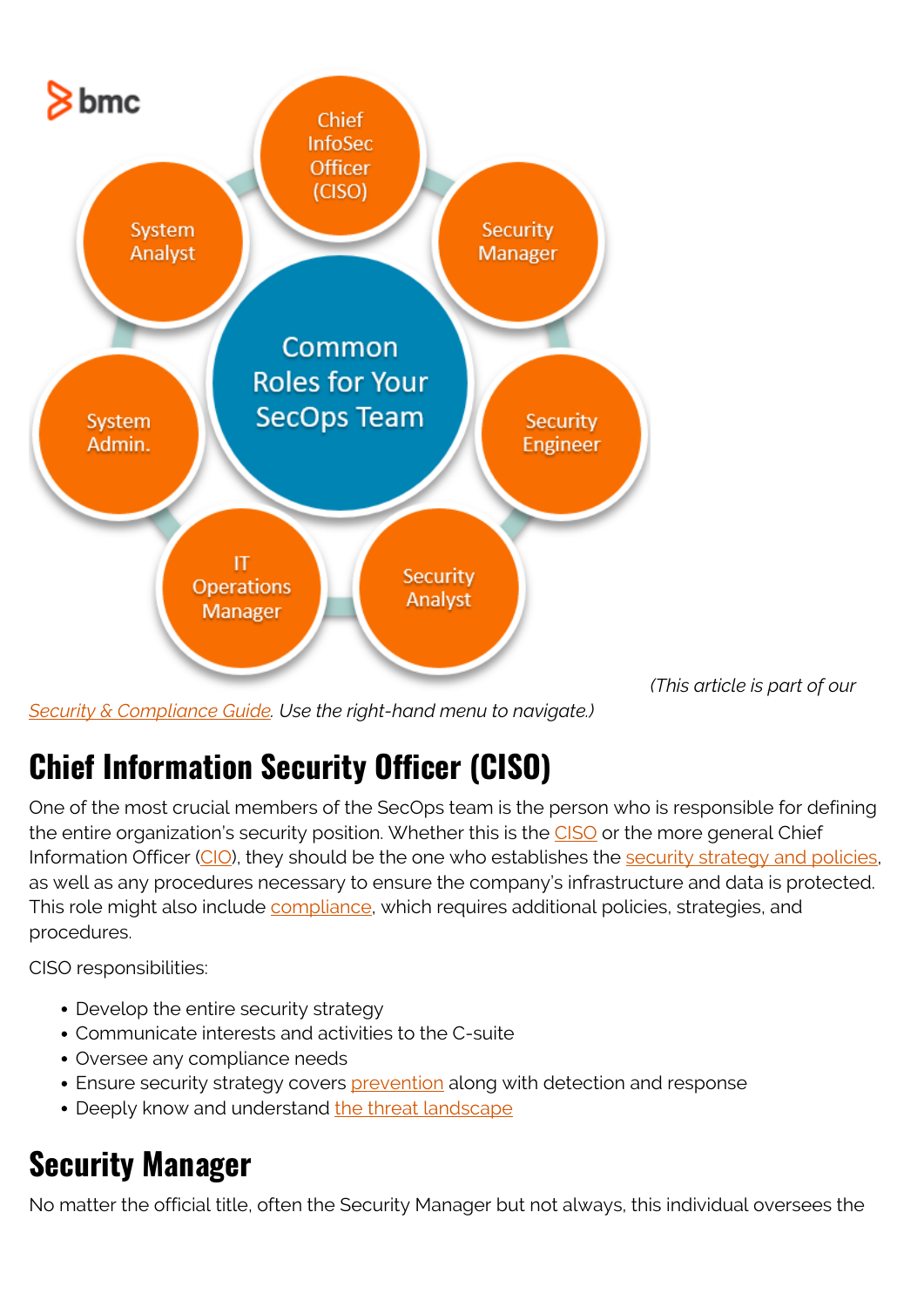[security operations center](https://blogs.bmc.com/blogs/security-operations-centers/) as a whole. If your company doesn't have a dedicated SOC, then this would be the person who is responsible for managing the security team, such as the Security Director or SecOps Lead.

The security manager creates a vision for developing the technology stack, [hiring new members,](https://blogs.bmc.com/blogs/it-job-listing/) and building updated processes. They should have significant experience with leading a security team and be able to offer both managerial supervision and technical guidance. For companies who do not have a designated CISO, the security manager would also have the responsibilities that are typically under the CISO umbrella.

Security Manager responsibilities:

- Oversee the SOC
- Create the vision for hiring strategies, technology, and security processes
- **Establish the [incident response plan](https://blogs.bmc.com/blogs/incident-response-plan/)**
- Establish a [vulnerability management program](https://blogs.bmc.com/blogs/vulnerability-management/)
- Hire necessary security personnel
- Communicate security and technology needs to the CISO
- Analyze and optimize orchestration and automation



#### **Security Engineer**

The type and amount of security engineers or architects on your SecOps team will greatly vary, depending on the size and needs of your organization. While the most general title for this role is Security Engineer, many other titles fall under this category, including

- Security Architect
- Security Device Engineer
- SIEM Engineer
- Those who specialize in [endpoint security](https://blogs.bmc.com/blogs/endpoint-detection-response-edr/)

Security engineers are responsible for building both engineering security systems and security architecture, along with working closely with developers to ensure both the speed and continuity of releases. This role also requires the engineer to be able to define and document any protocols or procedures of the security systems they create.

Security Engineer responsibilities:

- Create, implement, and monitor all security systems
- Develop orchestration and **automation** between security tools
- Troubleshoot [infrastructure](https://blogs.bmc.com/blogs/what-is-it-infrastructure-and-what-are-its-components/)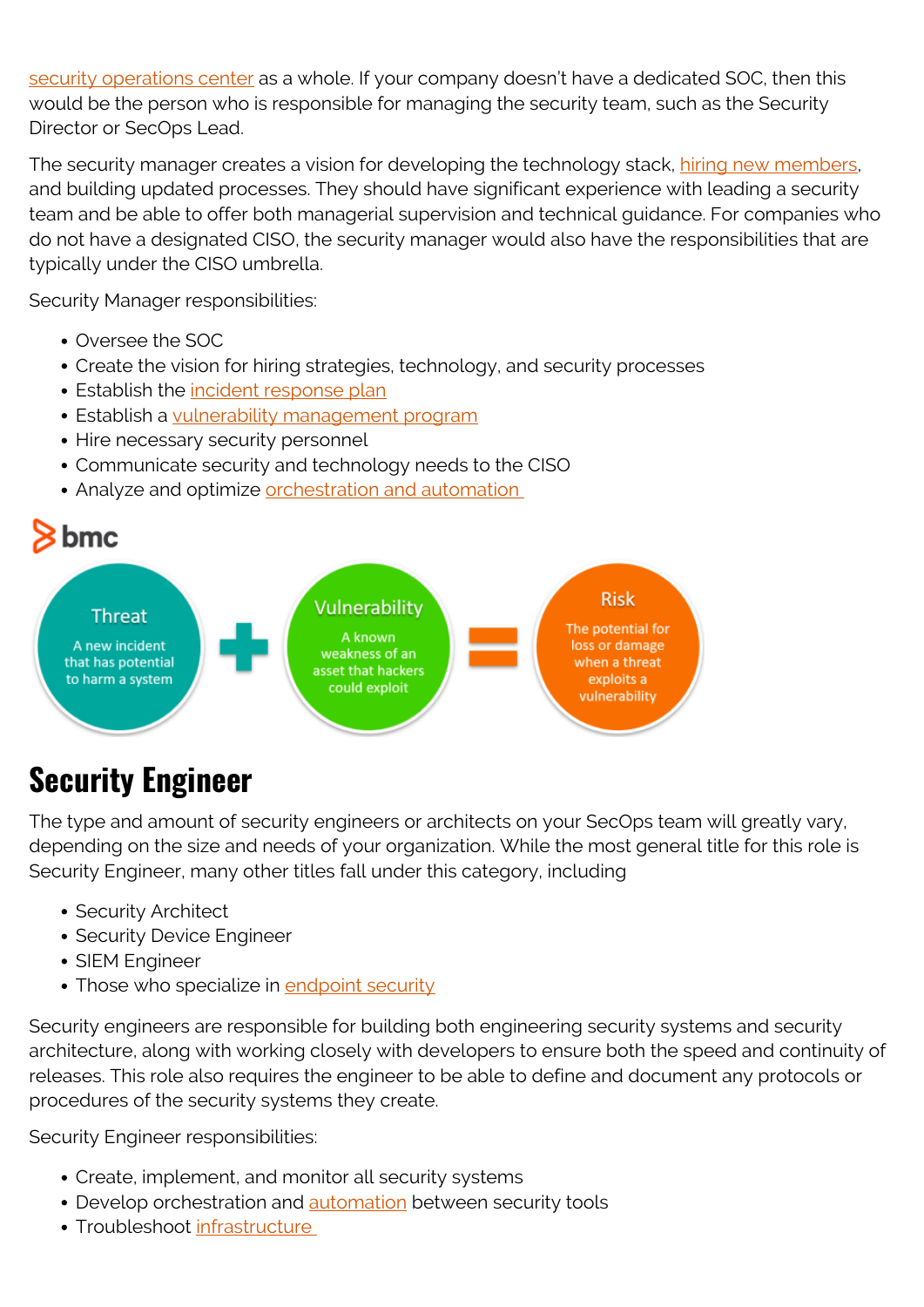- Develop solutions to mitigate security vulnerabilities
- Communicate any security incidents with the team and necessary staff
- Report on evaluations and recommendations for improvement

#### **Security Analyst**

When you think of the security team, the role that probably comes to mind is that of the security analyst. [Security Analysts](https://www.bmc.com/blogs/security-analytics/) are the ones who detect, investigate, and respond to any types of security incidents, from malware infections to full-blown breaches. They are also usually involved in the decision-making process of what preventative security measures to put into place, implementing them, and creating [disaster recovery plans](https://blogs.bmc.com/blogs/disaster-recovery-planning/).

Many companies organize security analysts according to different levels according to skill level or experience, ensuring that more skilled analysts are the ones handling more complex incidents.

Security Analyst responsibilities:

- Plan preventative measures and procedures
- Create a plan for how to respond to threats
- Establish and implement security measures
- Monitor alerts
- Investigate and respond to any security incidents
- Provide training on information security and network security procedures

#### **IT Operations Manager**

An IT Operations Manager oversees the general daily activities within the IT department and maintains control over IT services and any of the connected infrastructure. They will make sure that all networks, servers, and computer systems are regularly monitored for performance issues and irregularities, and they will also assess [error logs](https://blogs.bmc.com/blogs/monitoring-logging-tracing/) and system data to determine areas that need repaired or improved.

The IT operations manager will direct IT staff on general day-to-day tasks, including regular maintenance, workload scheduling, restoring systems should there be outages, and creating data back-ups. They will also support the end-user side of things, resolving any specific user issues that may arise and continually monitoring the performance of business-critical systems.

IT Operations Manager responsibilities:

- Manage and guide IT technicians
- Monitor IT systems and servers
- Develop department procedures and policies
- Oversee installations and upgrades
- Negotiate vendor contracts
- Resolve help desk escalations

#### **System Administrator**

[System administrators,](https://blogs.bmc.com/blogs/sysadmin-role-responsibilities-salary/) or sysadmins, are in charge of maintaining and configuring servers and computer systems, ensuring efficient, reliable operations. Sysadmins are responsible for installing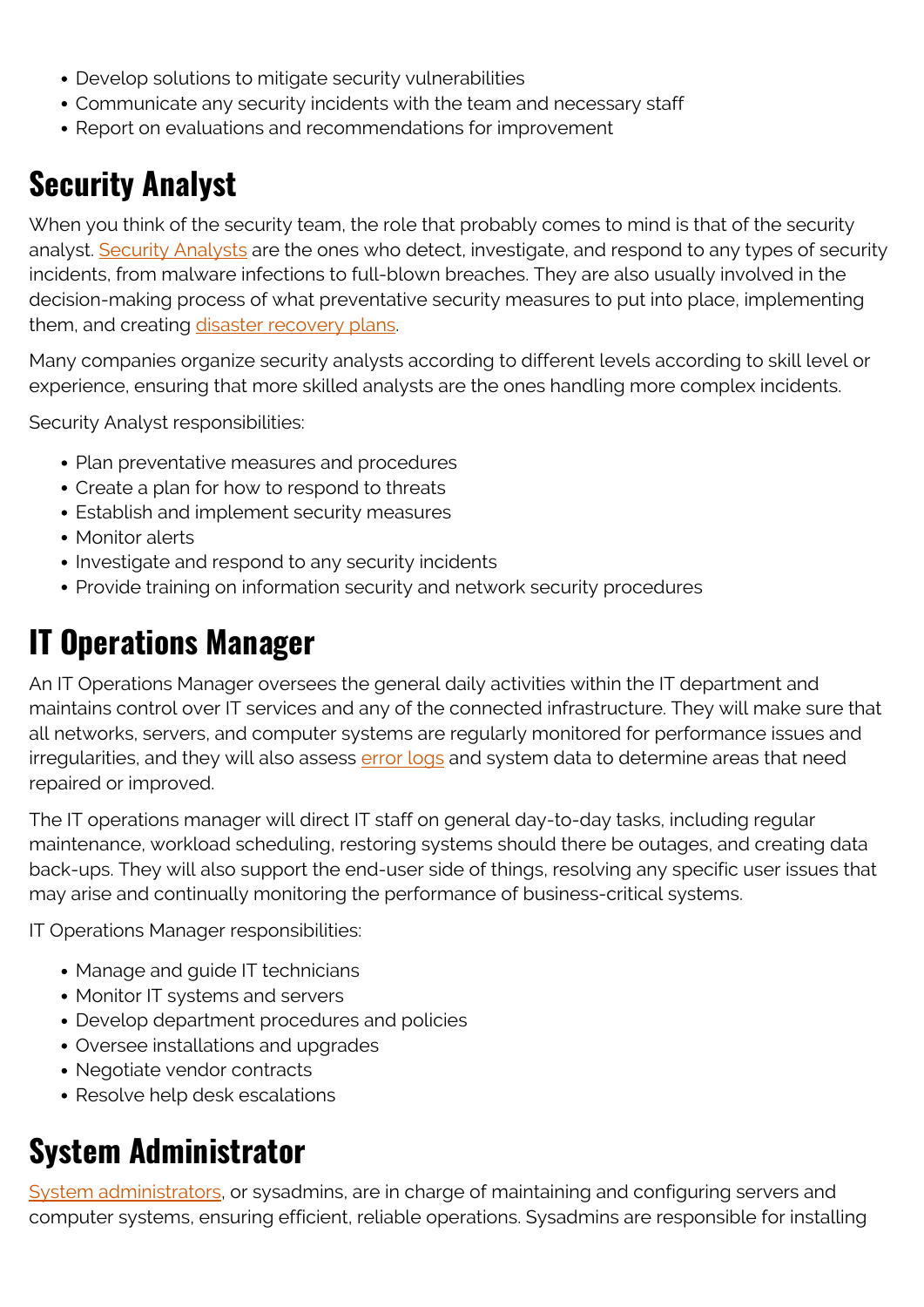any needed software and hardware, and continuously researching the newest technologies and strategies to keep the IT business needs of the organization up to date. System administrators also actively resolve issues with servers or computer systems to limit potential disruptions.

System Administrator responsibilities:

- Install and update hardware and software
- Maintain and configure network servers and computer systems
- Integrate automation procedures and processes
- Run diagnostics and troubleshoot errors
- Lead [help desk](https://blogs.bmc.com/blogs/help-desk-vs-service-desk-whats-difference/) efforts
- Provide training and documentation to staff regarding new IT infrastructure

## **System Analysts**

While system administrators usually focus on daily user performance, system analysts perform more research-based work, determining how IT systems are incorporated in the organization and how they can be optimized. They are typically at the forefront of researching emerging technologies and putting together documentation on the benefits and costs of these new systems. System analysts may also decide on the hardware and software for these new systems, overseeing the installation, configuration, and any necessary training.

System analyst responsibilities:

- Install, maintain, and troubleshoot information and computer systems
- Research innovative technologies and make recommendations for the organization
- Monitor current systems and analyze automation
- Review and backup systems regularly

## **Building a SecOps team**

Sharing company responsibilities across teams is always beneficial, but especially so when it concerns security. When silos are broken down, processes are completed more efficiently, and teams can collaborate more effectively. By building a strong SecOps team with all of the critical team members, you will be putting your organization ahead of the game, ensuring security is never an after-thought again.

## **SecOps Solutions from BMC**

[BMC SecOps solutions](https://www.bmc.com/it-solutions/secops-security-operations.html) enable your teams to prioritize and remediate critical vulnerabilities, and systematically address compliance violations through an integrated and automated approach across your multi-cloud environment.

## **Additional resources**

For more on this topic, explore these resources:

- [BMC Security & Compliance Blog](https://blogs.bmc.com/blogs/categories/secops-security-compliance/)
- [Top 21 IT Security, InfoSec, & CyberSecurity Conferences of 2020](https://blogs.bmc.com/blogs/it-infosec-cyber-security-conferences/)